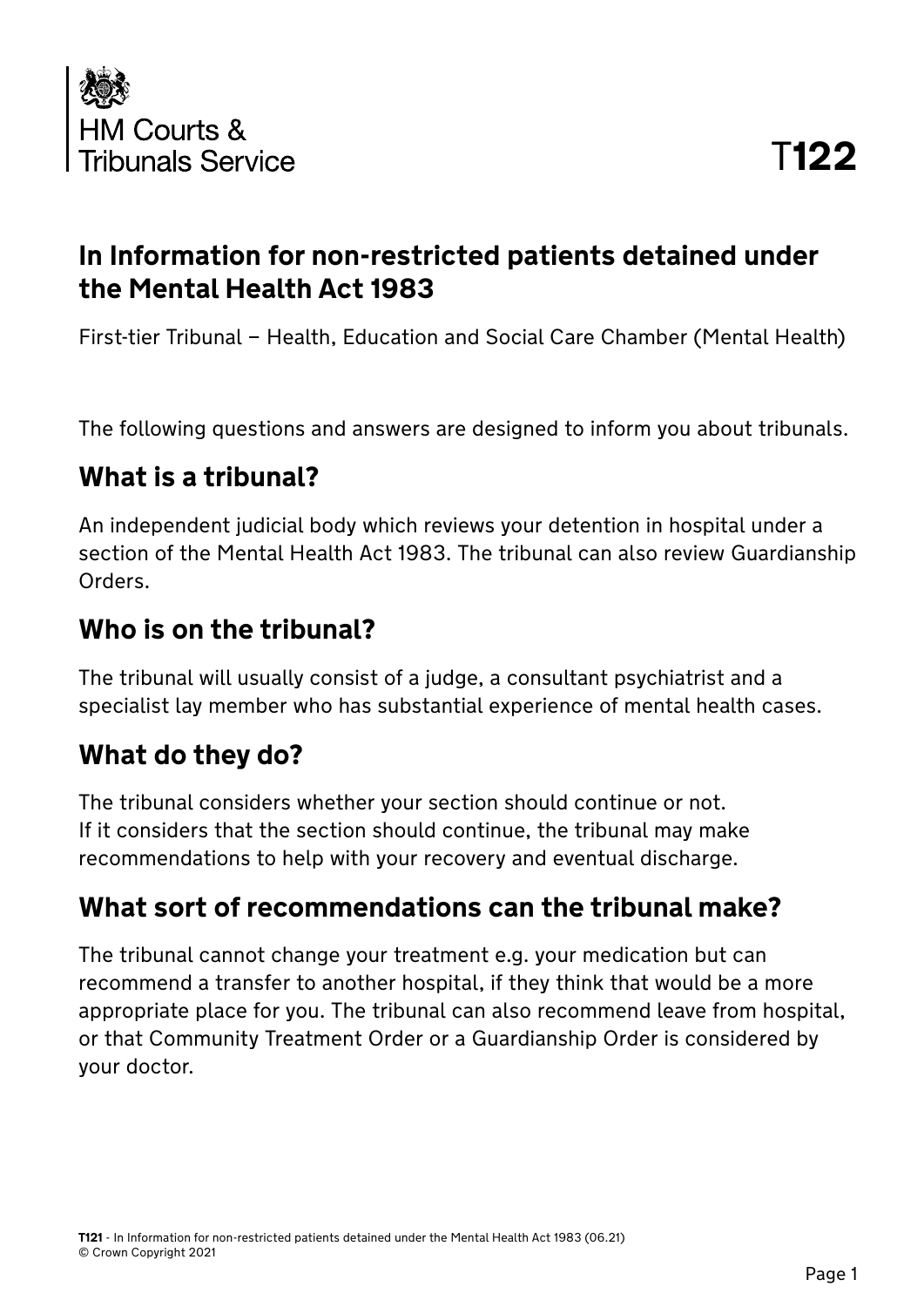## **How to apply?**

Applications may be made by you or a person authorised by you such as your legal representative. A form can be downloaded from www.gov.uk/court-and-tribunalforms. The form should be sent to:

HM Courts & Tribunals Service First-tier Tribunal (Mental Health) PO Box 8793 5th Floor Leicester LE1 8BN

Your Nearest Relative can also apply in certain circumstances.

## **When can I apply?**

You can apply within the first 14 days if you are detained under section 2. You can apply at any time if you are detained under any other section except for section 37. But remember you can only apply once during each period of detention. If you are detained under a section 37 hospital order you may only apply between six and 12 months from the date of the order and during each subsequent 12 month period.

### **How long will it take before a hearing takes place?**

One week if you are on a section 2, or about eight weeks if you are on any other section.

#### **If I make an application, what will happen next?**

The tribunal office will acknowledge receipt of your application and, and if you are not legally represented, send you information regarding your rights to legal representation and to see the Tribunal Doctor. You should let the office know in writing at least 14 days before the day of the Tribunal hearing if you wish to have an interview with the Tribunal Doctor.

The Tribunal Office will also ask the hospital for reports from your doctor and the social work and nursing teams responsible for your care. Your Nearest Relative will be informed of your application and the date of the hearing, which they can attend. Nearer the time of the hearing you will be given copies of the reports so that you can check the information is correct and work out any questions you wish to ask.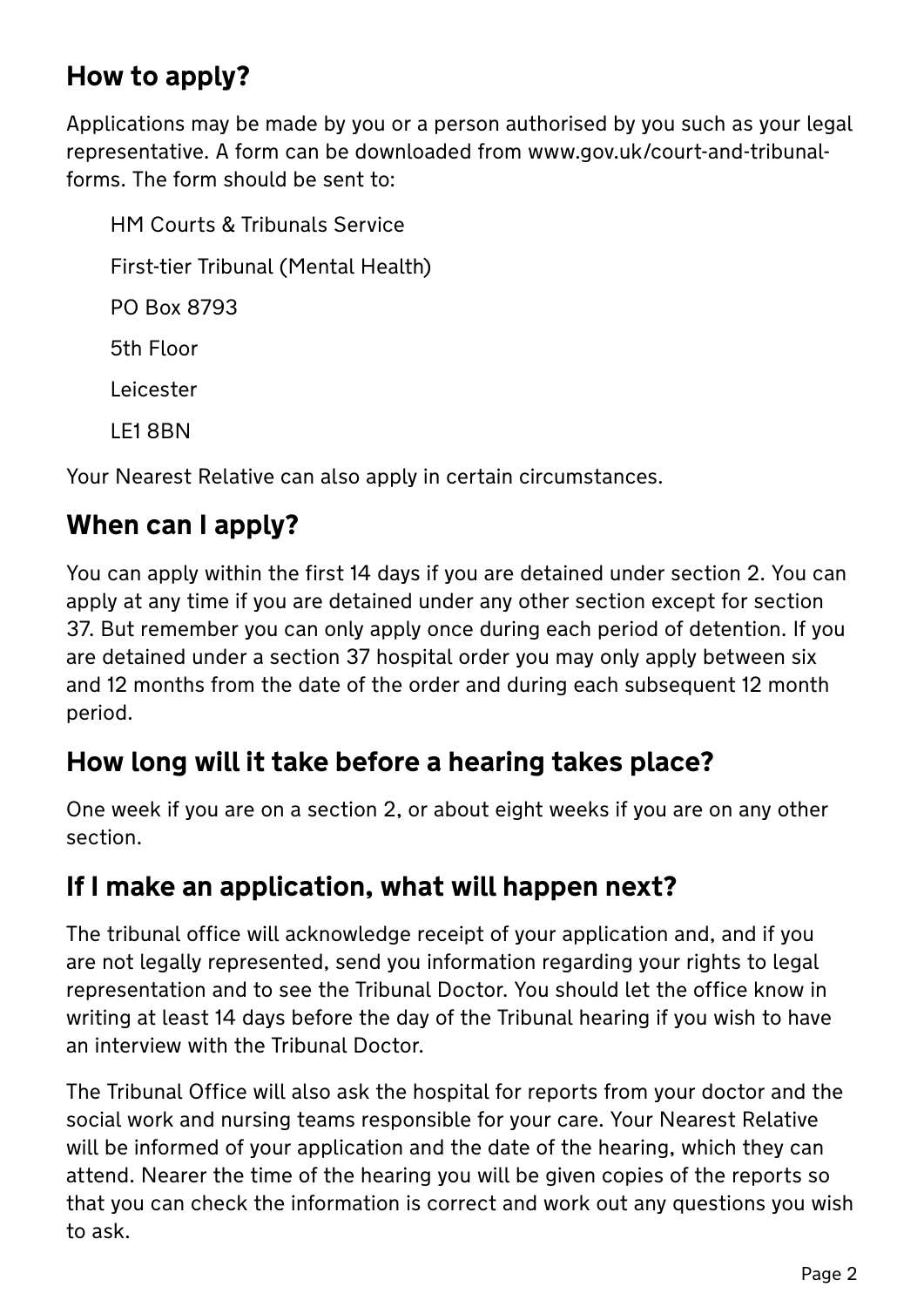# **Legal representation**

Free legal representation is available to anyone who has applied for a tribunal regardless of their financial circumstances. The hospital keeps a list of specialist legal representatives who will be able to help you with your case. Some legal representatives are members of the Law Society Mental Health Panel. This means that they are recognised as having particular expertise in representing patients at a tribunal. If you wish to be represented by a person with this expertise, you should ask the Mental Health Act Administrator to confirm that the person you have chosen has this qualification.

### **Where will the tribunal be held?**

Since the onset of the Coronavirus Pandemic , tribunals are currently held by way of a video hearing over the internet .

When face to face hearings resume these will usually be in the hospital where you are detained , or possibly some other suitable venue if you are on a Guardianship or Community Treatment Order.

### **What happens if you change your mind about having a tribunal?**

If you do not wish to proceed with your application then you must inform the tribunal office as soon as possible in writing. In certain circumstances, if you change your mind again and decide you do want to proceed after all, you can get your application reinstated.

If you have not made an application but your case has been automatically referred to the tribunal then you cannot withdraw it, but you do not have to attend a hearing if you don't want to. The tribunal will, however, still consider your case based on the reports and evidence made available to it.

### **What happens at the hearing?**

If you have asked to see the Tribunal Doctor before your hearing, arrangements will be made for this to take place. The Doctor will read your recent medical records and at the meeting will ask you about these and about your current symptoms.

The hearing is usually in private although you can apply to have it in public. Medical and social circumstances reports will be provided to you, your legal representative and the tribunal members. If you are detained in hospital a nursing report will also be provided.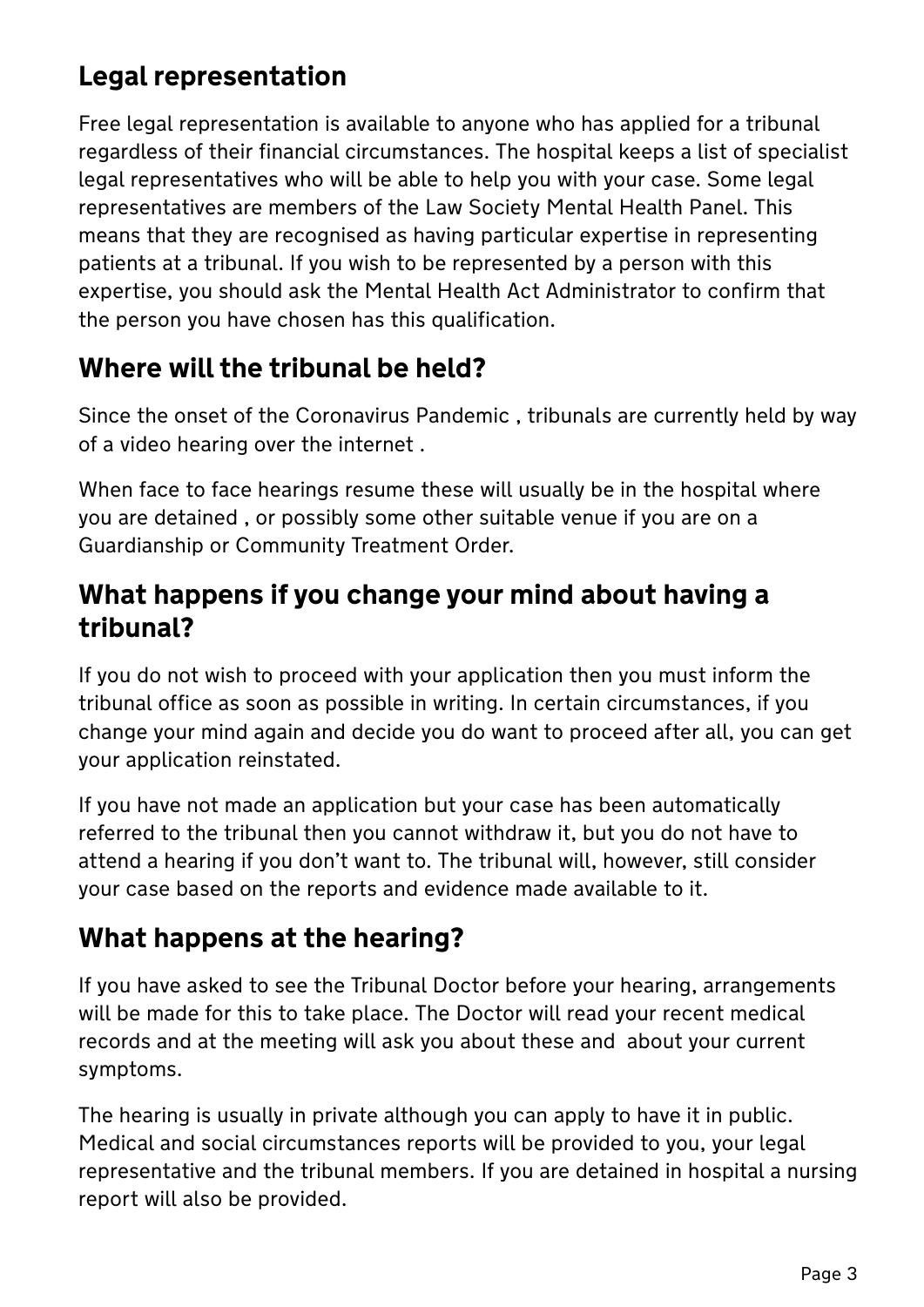Your solicitor may request an independent psychiatric report. Any information that would be likely to cause you or some other person serious harm if it is disclosed to you must be submitted in a separate confidential report giving the reasons why the information should be withheld from you. The tribunal may direct that these documents should be sent to your legal representative.

At the hearing your doctor, Care Coordinator and, if you are detained, a nurse, will be asked to give evidence. The tribunal and your legal representative will be able to ask them questions. You can attend the hearing but you do not have to do so. You can give evidence if you want to and may be asked some questions by your legal representative and the tribunal members. You can choose to speak first or wait until after the treating team have given their evidence.

### **Can I bring someone besides a legal representative to support me?**

Yes, you may be represented by any person authorised by you but this must not be a patient from the hospital. If you have an Independent Mental Health Advocate they can also attend the hearing with you.

## **When does the tribunal make its decision?**

The tribunal normally makes a decision at the end of the hearing and announces this to you and your legal representative. The tribunal must send written reasons for the decision within three days if you are on section 2 and within seven days if you are on any other section.

## **Can you appeal against a tribunal decision?**

In certain circumstances you may have the right to appeal against the decision made by the Tribunal. These rights will be explained in writing and will be forwarded to you along with the written decision from the tribunal.